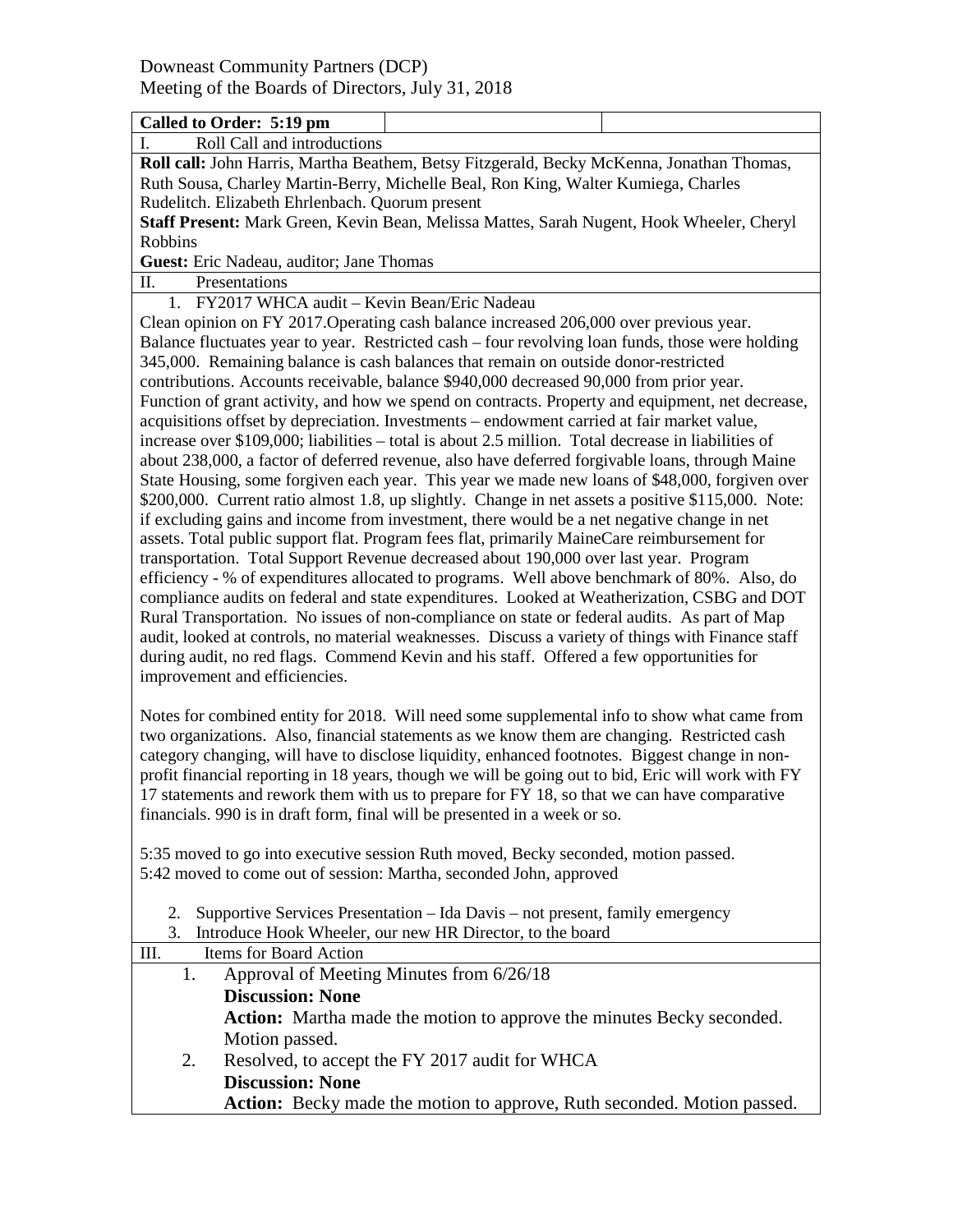| 3. | Resolved, to approve the new Childcare rates.                                    |
|----|----------------------------------------------------------------------------------|
|    | Discussion: Melissa handed out new rates, Mark intended to send to board         |
|    | ahead of meeting, didn't happen. In packet are current rates, generally reflect  |
|    | market rates. State did a market study, came out with new rates as of July 1,    |
|    | didn't tell us until June 28. We like to give parents about 8 weeks' notice.     |
|    | Melissa is proposing a few things – change in sliding fee scale rates for people |
|    | who don't qualify for any subsidies. Used to be 7.5% reduction from high to      |
|    | mid, then 15 % reduction from mid to low. Change to 10 and 20%. Also,            |
|    | recommend that we increase employee subsidy to 20%.                              |
|    | We offer a disincentive to part time families to encourage full time             |
|    | enrollment.                                                                      |
|    |                                                                                  |
|    | These would go into effect October 1.                                            |
|    |                                                                                  |
|    | If we do not charge the market rate, the state will not pay us the market rate,  |
|    | they pay the lower of our rates or market rate.                                  |
|    | Subsidized parents still contribute to the cost of childcare, with the exception |
|    | of Aspire parents, who do not have a copay.                                      |
|    |                                                                                  |
|    | Reimbursement rates never cover full cost of service.                            |
|    |                                                                                  |
|    | State raised percentage reimbursement from 50% to 75%.                           |
|    | Working with allocations to decrease deficit, these increased rates will help    |
|    | decrease deficit further.                                                        |
|    |                                                                                  |
|    | Don't anticipate losing parents because our rates are lower than the rest of the |
|    | market.                                                                          |
|    |                                                                                  |
|    | We only raise rates when state does market study.                                |
|    | Question: What is the approval process with the regional office for the new      |
|    | allocation policy? Penquis provided us with their template of how they design    |
|    | the weighting process. Submit the budget for every contract, using               |
|    | methodology. If it is approved, then it is fine. Remain consistent, justify      |
|    | rationalization.                                                                 |
|    |                                                                                  |
|    | How can we change methodology mid-contract? As long as we can                    |
|    | substantiate the rationalization, not asked for preauthorization. At contract    |
|    | renewal, show methodology if asked for. As long as you can demonstrate           |
|    | methodology, not a problem. Confident in this, Penquis uses this method; it is   |
|    | approved in their contract. Actually designed by Jen Trowbridge when she         |
|    | worked at Penquis. Doesn't change the amount of the Head Start contract,         |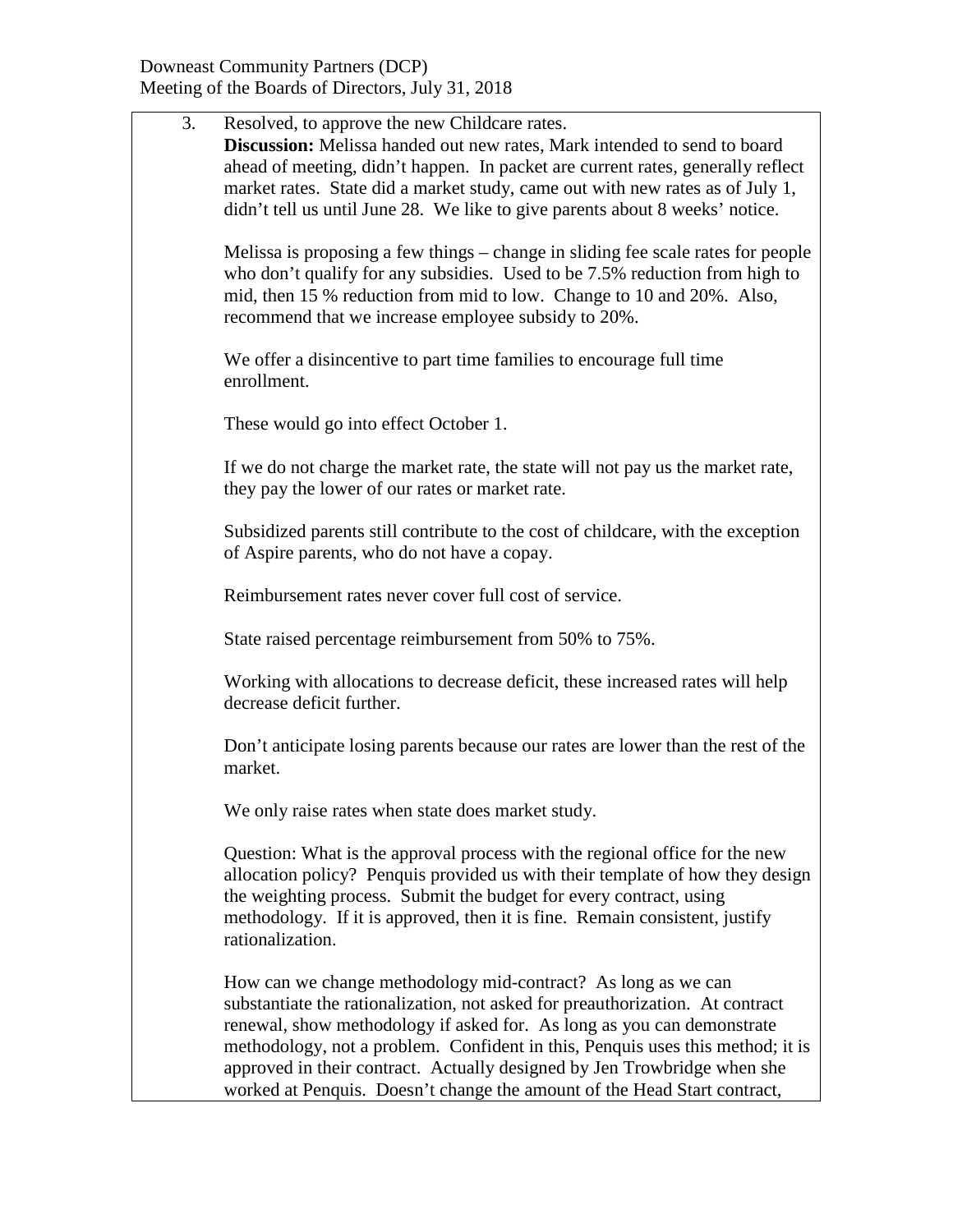just how we allocate expenditures.

Action: Becky made the motion to approve, Charles seconded. Motion passed.

4. Resolved, to authorize the Executive Director to enter into negotiations with Machias Savings Bank for the financing of improvements at 2 Maple Street in Milbridge as proposed in the rate sheet dated July 18, 2018 and provided to DCP as part of the competitive process.

**Discussion:** Did go out to bid, invited 5 different banks, got two proposals. Gentleman from Bar Harbor Bank and Trust was ill, so that one was not complete. Bangor asked for extra time but I had already received Machias's so I did not grant the request. Essentially got one proposal that addresses everything. 20 years, first five years at 5.44%, renegotiated every five years, Maine Housing does not allow you to use the new property for Collateral on loan. May be able to use it as a second. So using 248 Bucksport road as primary collateral, leaves us needing about \$68,000 additional Asking to enter into a loan now, work on closing the gap when we close on the permanent financing. Several possible sources for gap – raise funds, board has about 60-70 thousand in board discretionary fund, can use that directly or as collateral. Friendship Cottage and Free Street are paid off. Could be used to secure the loan. Don't believe we need to make decision until construction is complete and we convert to permanent financing.

**Action:** Ruth made the motion to approve, Ron seconded. Motion passed.

| IV. | <b>Reports and Presentations</b>                                                                                                                                                                                                                                                                                                                                                                                                                                                                                               |
|-----|--------------------------------------------------------------------------------------------------------------------------------------------------------------------------------------------------------------------------------------------------------------------------------------------------------------------------------------------------------------------------------------------------------------------------------------------------------------------------------------------------------------------------------|
|     | 1. Development Committee Report – Ruth Sousa A little sparse at meeting on the<br>phone. Minutes are in packet. Talked about SEED, footwork is winding                                                                                                                                                                                                                                                                                                                                                                         |
|     | down. No grants out or waiting. Joe talked about At Home Fundraising<br>dinner and Flash in the Pans. Lot of talk about links on the Facebook page.                                                                                                                                                                                                                                                                                                                                                                            |
|     | Go find it! Couple of nice pieces on TV, Mark made a comment that at a<br>meeting he was at, learned that 81% of viewing population watched one                                                                                                                                                                                                                                                                                                                                                                                |
|     | station's 6 o'clock news in Aroostook County.<br>2. Friendship Cottage $10^{th}$ Anniversary Report – Barbara Clark, read by Betsy                                                                                                                                                                                                                                                                                                                                                                                             |
|     | Friendship Cottage received a new sign, landscaping, and a thorough spruce<br>up for the party held July 12. Eighty attended the event. Client who lives<br>next door and her partner entertained people in their side yard, as she is<br>physically unable to attend the party. Gerry Bryan rejoined Advisory Council.                                                                                                                                                                                                        |
|     | 3. Strategic Plan Update – Committee Members We are making rapid progress.<br>Decision made by committee to really focus on reaching out to clients. Jenny<br>will be telephoning 46 people, across the spectrum of programs. Everyone<br>interviewed gets a \$25 gift card. Sarah Nugent working with Sarah Strickland<br>and Deb Burwell to set up interviews and focus groups with partners.<br>Hoping to hold a world café on October 17 or 18. Hope for 100 %<br>participation from the board. Open to input on location. |
|     | Sarah Strickland meeting with Betsy and all the town managers on the $17th$ of<br>August in Lubec.                                                                                                                                                                                                                                                                                                                                                                                                                             |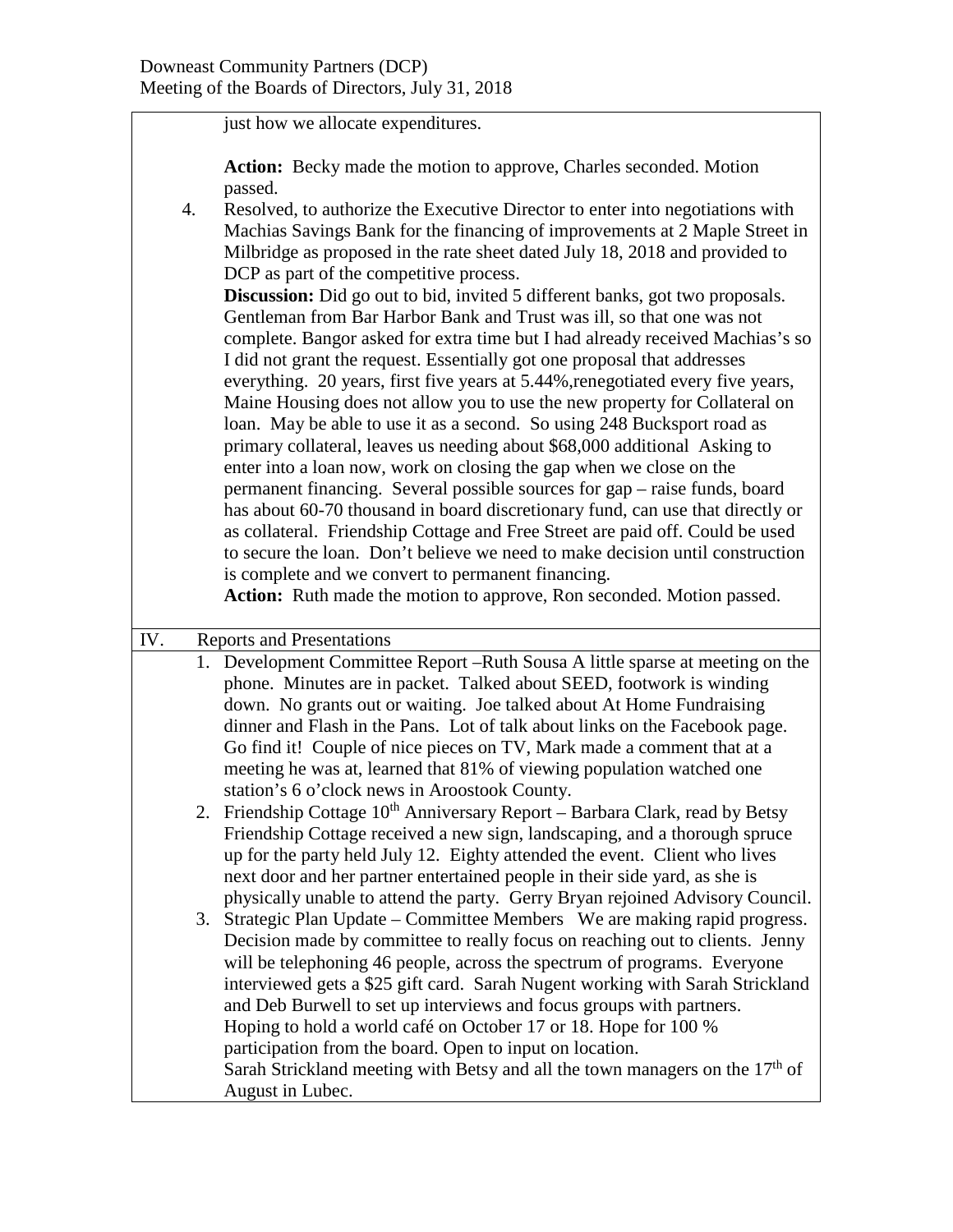## Downeast Community Partners (DCP) Meeting of the Boards of Directors, July 31, 2018

- 4. Executive Directors Report Mark Green Laid out foundation for Milbridge project, getting ready to pour it. Michelle is working to bring governance committee together on Thursday at 5:30. Getting ready for elections and attendance. Several members will likely step down at the end of their terms, leaving openings. Healthy Acadia received a grant that will allow organizations like ours to have recovery coaches. Ida and Mark will go to training. Likely to come back in August to ask for permission to move forward with this. Mark attended meeting in Augusta today on Maternal and Child Health contract. Fulltime nurse in Hancock, 1.5 nurses in Washington County. Also have Nurse Bridging. Division in a bit of disarray past few years, but coming together well now. Extended contract through December of 2020. Also looking at Bridging, first time it has arisen in a meeting when we did not bring up. May be able to move back into that. Re Merger, signs are going up, phone system is one, and we are close on a web page. (Mark - Send Betsy the extension list.)
- 5. Finance Directors Report Kevin Bean talked about recomputation of payroll costs for ECE to reflect a change in the allocation methods for staff dropped deficit from 77,000 to 70,000. More than half of that comes from last year's Head Start shortfall of 50,000. Two endowments from childcare side covers this. Should be able to reduce it by \$35,000. Only two more month of the year, expected to see more for what we put away for temporarily restricted revenues. Might be able to put crisis funds toward Elder Services deficit.

Contract revisions going through this time of year. CSBG revision already approved. They provided an additional \$10,000. \$8,500 for next year, too. Portion of CSBG we did not spend on Nursing has been shifted to elder services. This covers Anne, Kara and Hannah's time to the end of the year, we should be able to see a decrease in their deficit, and spend out CSBG contract. Already spending on that.

Agency wide revenue and expenses under budget – 5% for revenue, 4% for expenses. Lower than expected SEED revenue hope it will pick up now. But also housing. Work in progress higher than it has been in years. Hope to get that to about 70,000, get projects closed and bill Maine Housing. Should see that affect the two lines.

FC \$60,000 deficit, \$71,000 surplus for Transportation, close to last year.

- 6. Head Start Director's Report Melissa Mattes Nothing more to elaborate, happy with federal review, taking applications now for the fall, doing one more round of acceptance. No site is full, some sites a bit below where preferred, meeting with Mark tomorrow to talk about marketing.
- 7. Chair's Report Betsy Fitzgerald Becky met up with someone who is settling an estate that includes a building in Machiasport. Relatively new and in very good shape. He operated it as a non-profit, Board has to dispose of property by giving it or proceeds of the sale of it to a non-profit. Lovely building, white trim. Was a hospice training, 5 miles from Machias, on a paved road.